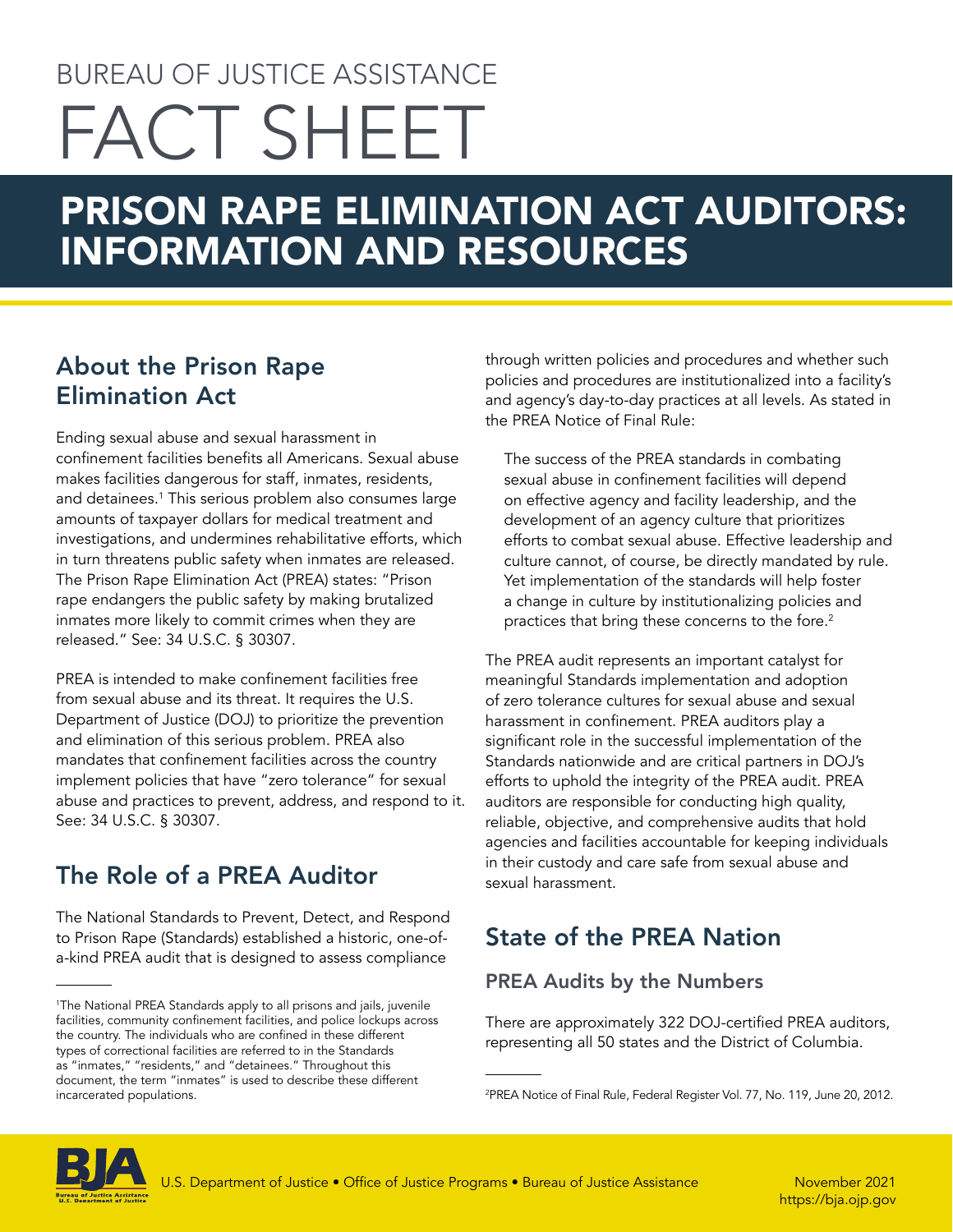Since the first 3-year audit cycle began in August 20, 2013, a total of 6,095 completed audits have been reported by PREA auditors through the summer of 2021. These include audits of 2,275 prisons, 1,695 juvenile facilities, 1,262 community confinement facilities, 783 jails, and 80 lockups. Audits have been completed in all 50 states, the District of Columbia, Guam, and Puerto Rico. A list of all DOJ-certified PREA auditors can be found on the PREA Resource Center website at: [www.prearesourcecenter.org/](http://www.prearesourcecenter.org/audit/auditor-search) [audit/auditor-search](http://www.prearesourcecenter.org/audit/auditor-search).

#### Governors' Certification and Assurance Submissions

Each year, PREA gives state and territorial Governors and the Mayor of the District of Columbia the option to submit to DOJ either a certification that all confinement facilities under their operational control are in full compliance with the Standards or to issue an assurance that they will use not less than 5 percent of certain DOJ grant funds to come into full compliance with the Standards in the future. States and territories that do not submit a certification or an assurance are subject to a 5 percent reduction in certain DOJ grant funds.

Pursuant to PREA Standard 115.501(a), in determining whether to submit a certification of full compliance with the PREA Standards, "the Governor shall consider the

results of the most recent agency audits." The Bureau of Justice Assistance's State PREA Submission website provides a map of all Governors' submissions for each audit year in a 3-year cycle and links to final PREA audit reports on confinement facilities identified by state and territorial Governors as under their operational control. See:<https://data.ojp.usdoj.gov/stories/s/e58i-aehm>.

### What Does it Take to Conduct a High Quality, Objective, Comprehensive, and Reliable PREA Audit?

High quality, objective, comprehensive, and reliable PREA audits facilitate meaningful and lasting changes in confinement facilities across the country. They make these environments safer for inmates and staff, more secure in general, and produce benefits for the public at large. The PREA Standards' in-depth attention to the audit process and ongoing efforts by DOJ to support high quality, high integrity audits reflect how critically important audits are in the successful implementation of the PREA Standards nationwide. With these goals in mind, auditors should:

• *Uphold a high standard of independence and*  integrity. Auditors' compliance determinations have



#### Governors' Certification and Assurance Submissions

■ Certification ■ Assurance ■ Neither Certification nor Assurance

\* Prior to FY2016, the deadline for governors to submit certifications and assurances was in early May each year, months before the end of the end of the audit year on August 19th. In order to shift the submission deadline to occur after the end of the audit year, DOJ implemented a transition year in 2016 requesting that governors make two certification and assurance submissions for Audit Year 2 of Cycle 1.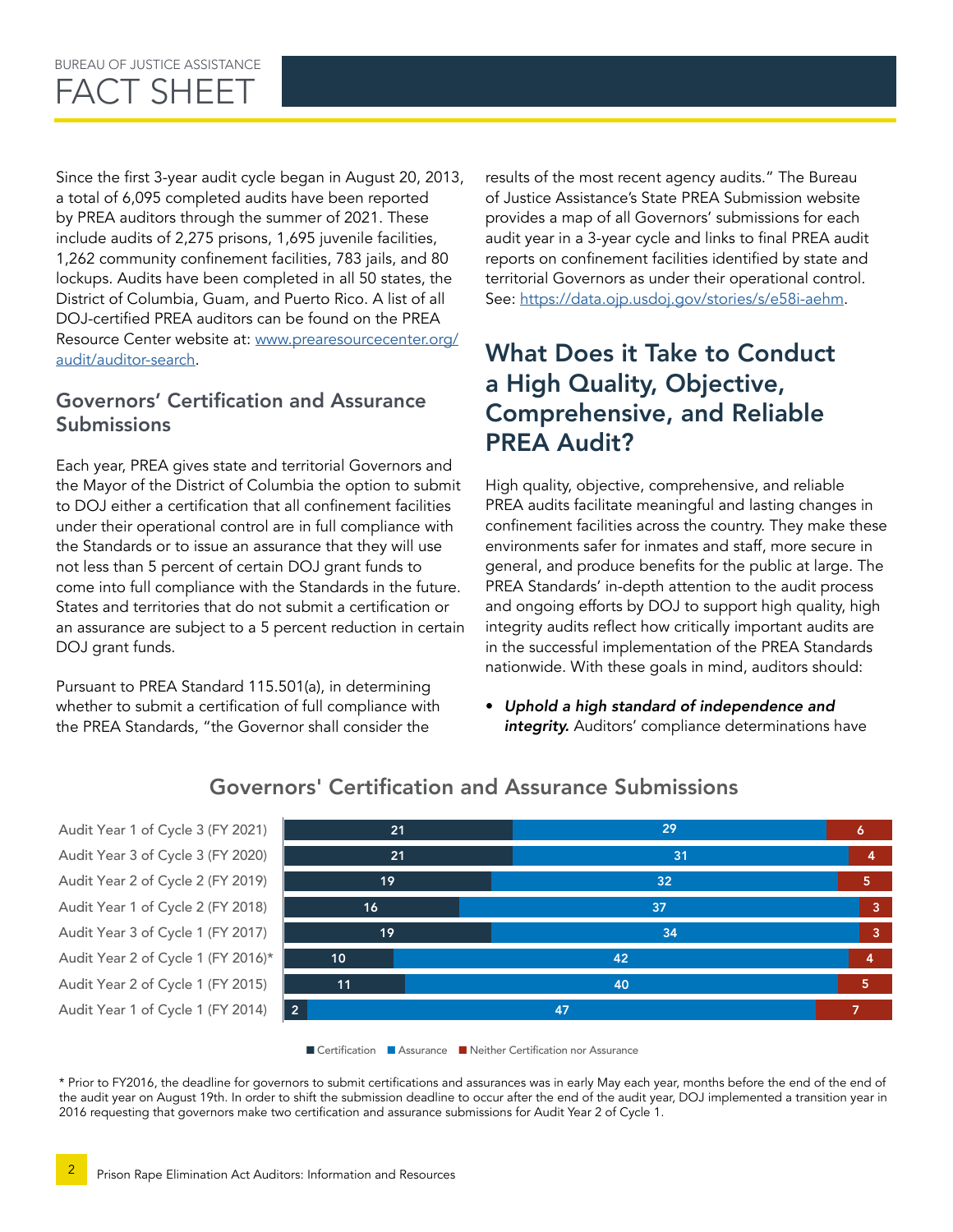real implications for the safety and wellbeing of inmates who are most vulnerable to sexual abuse and sexual harassment. Many stakeholders—including Governors; federal, state, local, and private agencies that operate or oversee confinement facilities; facility staff; and treatment and service providers—rely on the PREA audit process and its results to inform development of policies and practices to keep people in confinement safe from sexual abuse and sexual harassment. As such, PREA auditors are expected to operate within the general principles of independence and integrity necessary to instill public confidence in the PREA audit process.

- o Auditors must apply the Standards fairly, consistently, and comprehensively.
- o Auditors must demonstrate a firm commitment to uphold PREA's overall intent to create or enhance a culture of zero tolerance for sexual abuse and sexual harassment inside confinement facilities, and to support policies and practices required by the Standards to achieve this goal.
- o PREA auditors must exhibit the highest level of professional objectivity in gathering evidence and evaluating the policies, procedures, practices, and operations of an audited agency or facility.
- o Auditors should avoid any personal or financial arrangements that could create a conflict of interest, or the appearance of a conflict of interest, that would lead a reasonable person to question their objectivity during the conduct of a PREA audit.
- o Auditors are likely to face barriers and external pressures during a PREA audit. Under no circumstances should an auditor permit anyone including an employee of the audited facility or agency, an auditor's own employer, or a third-party auditing entity—to inappropriately influence their professional judgment regarding any part of the conduct of a PREA audit. Auditors are obligated to report any individual or entity attempt to inappropriately influence the outcome of an audit.
- *Expect corrective action.* Corrective action is a normal and expected part of the audit process. The PREA audit was built on the assumption that full compliance with every discrete provision would, in most cases,

require corrective action. It is often the first step in helping a facility to make changes that will bring it into full compliance with the Standards and make it a safer environment for inmates and staff. In order to assess whether compliance with a particular Standard has become institutionalized, it is important to keep in mind that a "quick fix" during the auditor's onsite visit to the facility or shortly thereafter is almost never sufficient for the auditor to find compliance. Demonstrating institutionalization of the Standards in practice will more often than not require more significant changes, such as updates to the staff training curriculum and retraining staff, which go beyond the onsite audit or the initial 45-day reporting period. In addition, because many of the Standards are interrelated, noncompliance with one Standard can oftentimes impact compliance with other Standards.

- *Focus on agency and facility culture.* DOJ recognizes that merely issuing national standards to promote sexual safety in confinement is not sufficient. Building and sustaining a zero-tolerance culture for sexual abuse and sexual harassment in confinement may require changes in policy and almost always will require adjustments, large and small, in thinking and behavior among both staff and inmates. For this reason, the PREA audit relies on a rigorous, practice-based methodology that assesses whether policies and procedures have been institutionalized into agency culture and day-to-day practice at every level. Auditors must observe routine practices in the facility, interview staff and inmates, and review facility and agency documentation to assess compliance with every Standard's provisions. To determine whether an agency has adopted a culture of zero tolerance, auditors should assess whether:
	- o Sexual safety is a clear priority among facility and agency staff.
	- o All staff and inmates understand that sexual abuse and sexual harassment will not be tolerated and that when incidents occur, they will be reported.
	- o Inmates are aware of and understand their rights under PREA.
	- o Staff and inmates feel safe reporting sexual abuse and sexual harassment.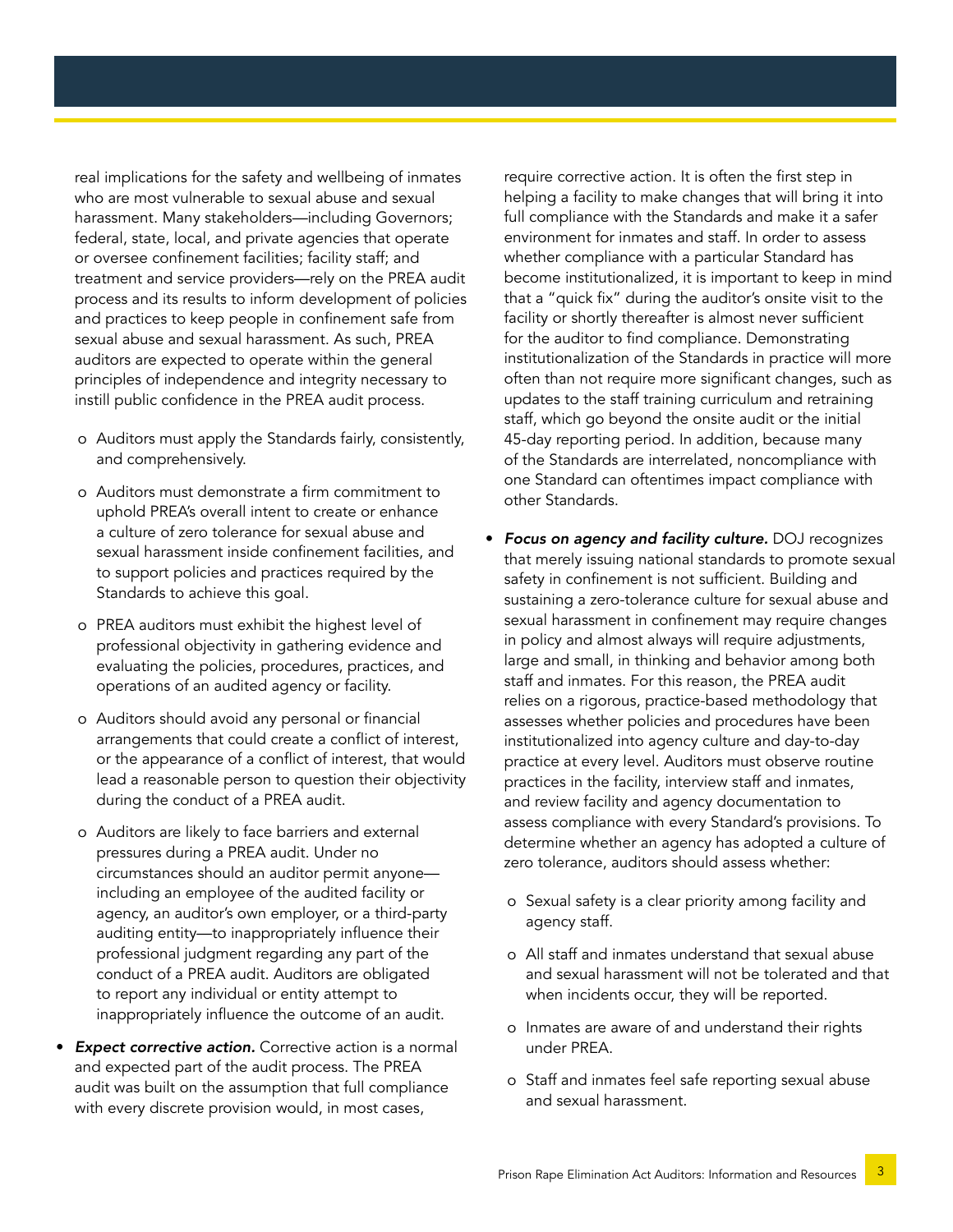#### o Vulnerability to sexual abuse and sexual harassment is taken into account when making programming and housing decisions.

- o Assessments about the credibility of reports are made on a case-by-case basis and are not influenced by the reporter's status as an inmate or staff member.
- o All reports of sexual abuse and sexual harassment are objectively, promptly, and thoroughly investigated.
- o There is no retaliation for reporting incidents or suspicions of sexual abuse and sexual harassment.
- o The facility quickly and effectively addresses inmate victims' emotional, psychological, and physical needs.

### Essential Resources for PREA Auditors

The PREA Management Office, within the Bureau of Justice Assistance, together with the PREA Resource Center have developed the following publications, tools, and resources to help auditors successfully carry out their auditing obligations under the PREA Standards:

- PREA Auditor Handbook—communicates DOJ's expectations for all DOJ-certified PREA auditors, establishes requirements for auditor conduct and audit methodology, provides transparency to all stakeholders regarding the expected audit methodology, and serves as an easy-to-use reference guide for conducting high quality, objective, comprehensive, and reliable PREA audits. See: [www.prearesourcecenter.org/audit/prea](http://www.prearesourcecenter.org/audit/prea-auditors/auditor-handbook)[auditors/auditor-handbook.](http://www.prearesourcecenter.org/audit/prea-auditors/auditor-handbook)
- Auditor Certification Agreement—outlines the requirements of auditor conduct and the principles to which auditors must adhere. All PREA auditors are required to read and sign the Auditor Certification Agreement in order to obtain (or maintain) DOJ PREA auditor certification. The Auditor Certification Agreement can be found in the PREA Auditor Handbook. See: [www.prearesourcecenter.org/](http://www.prearesourcecenter.org/audit/prea-auditors/auditor-handbook) [audit/prea-auditors/auditor-handbook](http://www.prearesourcecenter.org/audit/prea-auditors/auditor-handbook).
- PREA Frequently Asked Questions—issued by the DOJ PREA Working Group to provide guidance to auditors, agencies, and facilities on how to interpret the Standards. See: [www.prearesourcecenter.org/frequently](http://www.prearesourcecenter.org/frequently-asked-questions)[asked-questions](http://www.prearesourcecenter.org/frequently-asked-questions).
- PREA Audit Instrument—is a series of guiding documents and tools developed by DOJ that auditors are required to use when conducting an audit. See: [www.prearesourcecenter.org/audit/instrument/overview](http://www.prearesourcecenter.org/audit/instrument/overview).
- Online Audit System—is designed to help agencies, facilities, and auditors streamline, organize, and automate much of the PREA audit process in a secure, user friendly environment. The Online Audit System allows auditors to securely store and organize all audit documentation and access all components of the Audit Instrument. See: [www.preaaudit.org/.](http://www.preaaudit.org/)
- PREA Resource Center Training and Resource Portal—is a one-stop shop for auditors to access important auditing resources and tools, read past Auditor Newsletters and e-blasts issued by the PREA Resource Center, submit required auditor reporting forms, and manage their continuing education courses. See: [training.prearesourcecenter.org](http://training.prearesourcecenter.org).
- Auditor Feedback Form—is the mechanism for submitting complaints or concerns about auditor conduct. Auditors are required to report any knowledge or information pertaining to possible auditor misconduct, concerns regarding an auditor's compliance with DOJ's certification requirements, or other actions that constitute grounds for disciplinary review or disciplinary action, as described in the PREA Auditor Handbook. See: [www.prearesourcecenter.org/audit/](http://www.prearesourcecenter.org/audit/auditor-feedback-form) [auditor-feedback-form.](http://www.prearesourcecenter.org/audit/auditor-feedback-form)
- PREA Standards in Focus—a resource series that discusses individual Standards and their purpose, and provides guidance on implementation, audit issues, common implementation challenges, best practices, and related resources. See: [www.prearesourcecenter.](http://www.prearesourcecenter.org/StandardsinFocus) [org/StandardsinFocus](http://www.prearesourcecenter.org/StandardsinFocus).